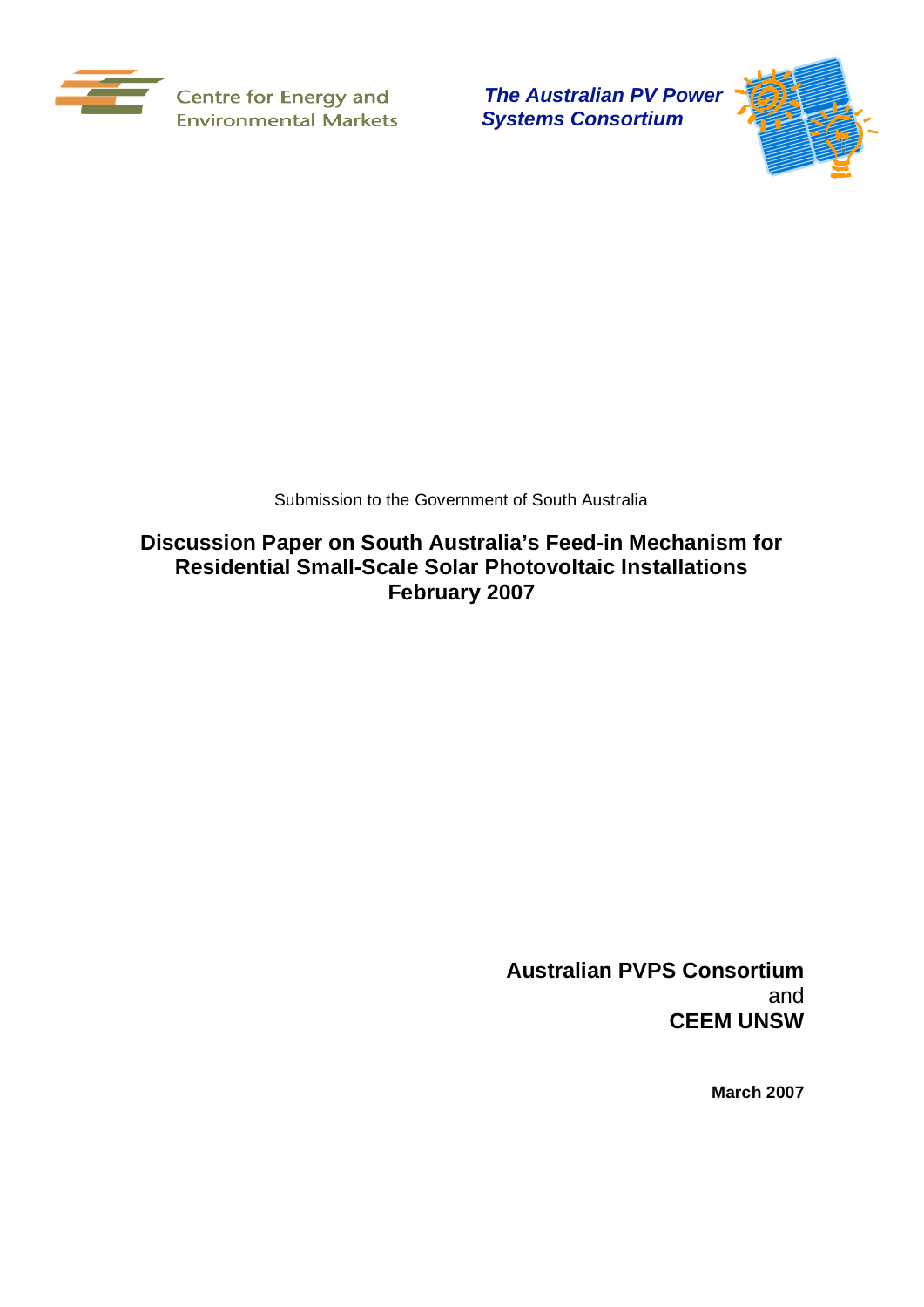



# **The Australian PVPS Consortium**

Australian participation in the International Energy Agency Photovoltaic Power Systems (IEA PVPS) Program is funded and expedited through the Australian PVPS Consortium. The work of the IEA PVPS is arranged by Tasks, each with its own commitments of time and resources. At present Australia participates in:

- Task I PV Information Exchange and Dissemination
- Task 8 Very Large PV systems;
- Task 9 PV Services for Developing Countries;
- Task 10 Urban Scale PV Applications
- Task 11 PV Hybrid Systems within Minigrids.

Current Consortium members: ANU, BCSE, BP Solar, Conergy, Dyesol, Greg Watt, GSES, IT Power, Novolta, Origin Energy, RES, RISE, SV, SA Government, UNSW.

The Consortium receives \$35,000 per year from the Australian Greenhouse Office to assist with the costs of IEA PVPS membership and Task activities.

#### **Contact:**

Dr Muriel Watt, Chair PVPS Consortium c/- School of PV and Renewable Energy Engineering University of NSW Sydney NSW 2052 m.watt@unsw.edu.au

# **The Centre for Energy and Environmental Markets**

CEEM is an internal UNSW research centre which undertakes interdisciplinary research in the design, analysis and performance monitoring of energy and environmental markets and their associated policy frameworks. It brings together UNSW researchers from the Faculties of Engineering, Business, Science and Arts and Social Sciences, as well as the Institute for Environmental Studies and the Australian Graduate School of Management.

#### **Contact:**

Dr Robert Passey, CEEM c/- School of Electrical Engineering & Telecommunications University of NSW Sydney NSW 2052 r.passey@unsw.edu.au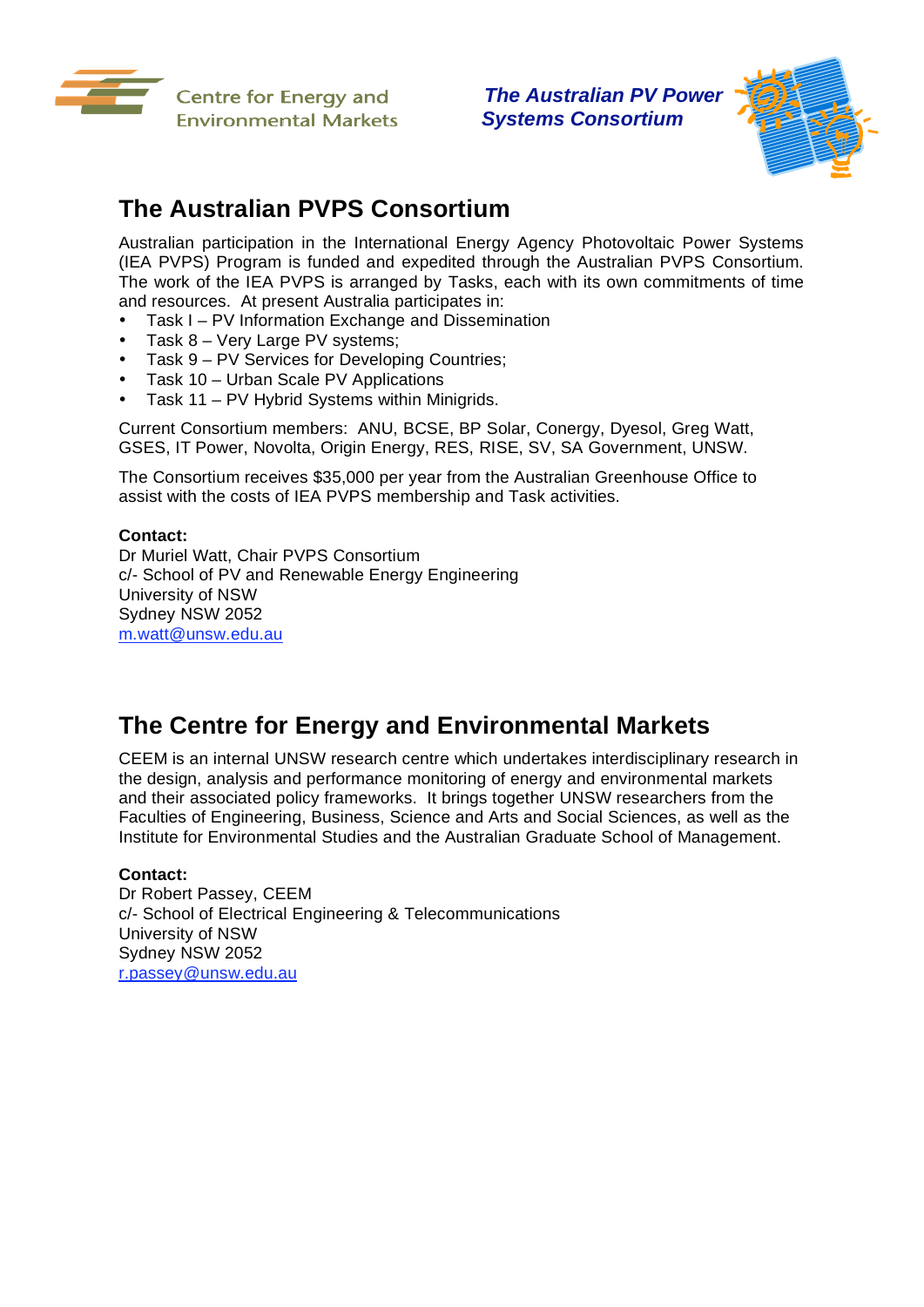



## **Introduction**

Before examining the SA Feed in Tariff (FiT) proposal, we briefly explore the nature of the FIT and market support in some of the IEA PVPS countries in which it has been applied.<sup>1</sup>

### **What is a FiT?**

In the world of grid-connected photovoltaics (PV), the term FiT simply refers to an explicit monetary reward for producing PV electricity, at a rate per kWh somewhat higher than the retail electricity rates being paid by the customer – which is why the measure is often more correctly termed an enhanced FiT. In principle the measure encourages efficient production of PV electricity with the output from the PV system being monitored and recorded, and has consequently been promoted as the performance-based market support measure. As discussions about PV policy support mature, other performance-based measures are now also attracting some interest, such as expected performance-based buydowns and incentive hold-backs.

The FiT does not directly help with the problem of the large up-front costs associated with installing a PV system, unless the future cash flow projections help the customer to more easily secure some sort of financing. For some classes of potential PV users this remains a significant barrier.

### **Variations in implementation**

There are two main variations of the FiT approach: in the first case, all the electricity produced by the PV system, irrespective of how much is used by the customer or fed into the grid, qualifies for the feed-in tariff. In the other situation, only the PV electricity that is surplus to the customer's requirements is paid under the feed-in tariff. The remainder has the same value to the customer as their retail electricity rate. The attractiveness to the customer of the FiT is further downplayed if net-billing is used and the grid import / PV export balance is calculated over an extended period of time.

The FiT becomes most attractive for all parties when time-of-use metering and pricing are employed, reflecting the real benefits to the electricity network of reducing customer demand or adding power to the system when it is most needed. From the electricity utility's perspective this may be either when bulk power is most expensive to purchase or in locations where supply is constrained, or both.

Typically, funds for the FiT are raised through a levy on electricity bills across the board, which has two main attractions: the scheme is not subjected to the usual budgetary whims associated with government funds, and, potentially, all electricity customers are contributing to improvements in their electricity supply system.

### **Setting an appropriate FiT level**

1

There are a number of ways that the level of the FiT can be set. Simple financial calculations can indicate the cash flow required to provide a certain return on investment for a given PV customer in a particular location. Estimates of the value of externalities,

From the IEA-PVPS publication "PV Power", Issue 26. Available from www.iea-pvps.org.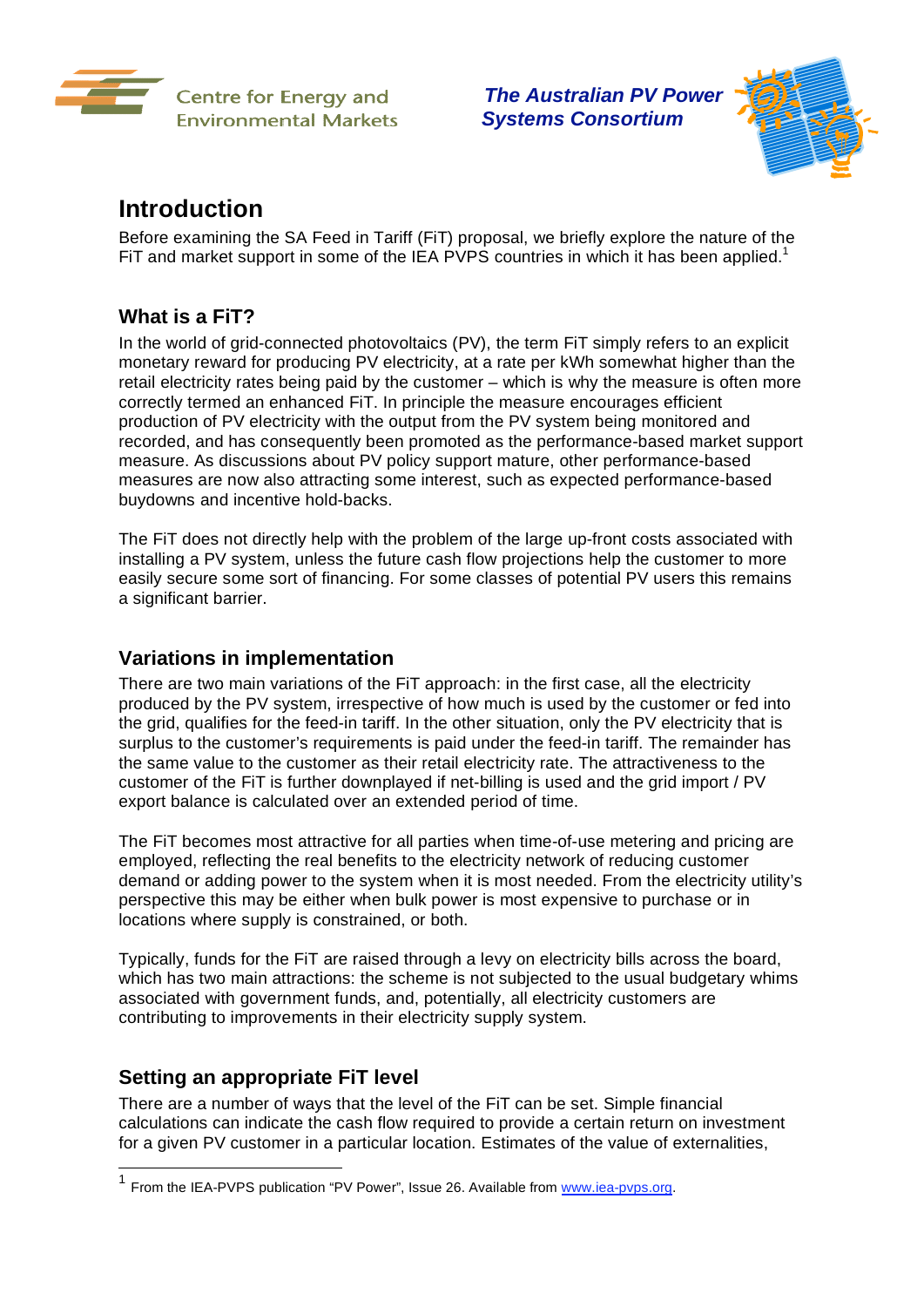



such as the unfunded costs of pollution associated with traditional energy supply, can form the basis of the tariff. The specific electricity network benefits that may be relevant, such as peak demand reduction or line support, can be monetized. Or it may simply be decided that twice (or three times or so on) the retail electricity price sounds about right!

### **The target market**

In isolation, the FiT is best targeted at entities with a business cash flow requirement such as housing developers, investors, commercial entities. If the FiT is combined with a direct capital subsidy, it also becomes appealing for customers with a limited access to capital such as households, small businesses and public organizations.

### **Countries using a FiT**

FiT schemes are becoming more widespread and are showing a variety of outcomes. Amongst the IEA PVPS countries notable examples can be found in Austria, France, Germany, Italy, Korea, the Netherlands, Portugal and Spain. Detailed data on growth rates in various national markets can be found in the annually published report "Trends in photovoltaic applications", available from www.iea-pvps.org. While a high tariff level has been shown to be capable of driving substantial market growth, some of the controlling conditions that have been placed on different countries' schemes have resulted in difficulties in achieving such a result or sustaining high levels of investment. These controlling conditions have included caps on PV capacity allowed under the scheme, exclusion of certain types of projects such as BiPV or large-scale plants (or lack of appropriate differentiation of tariffs), inadequate period guaranteed for the FiT and overly complex administrative requirements. Even in Germany, where these problems have largely been avoided, the combination of a generous FiT and a year-by-year decrease in the tariff level has driven a huge demand very quickly, which has created its own challenges – sustaining the required level of investor interest may be difficult when system prices do not also fall steadily, and there would be some local political interest in seeing local industry meeting a greater proportion of the German demand for PV.

### **Alternative market support approaches**

Notable amongst countries that have not yet pursued the FiT approach but which, in many cases, have still seen significant development of their grid-connected PV markets are Japan, the USA, Switzerland and Australia. In these countries the PV support mechanisms of choice have been direct capital subsidies, renewable portfolio standards, green electricity schemes or tax exemptions, or some combination of these. Generally, in these countries growth of the PV market is typically slower but steadier than in the countries using the FiT. Japan's residential sector in particular is worth noting for the emergence of what may well be the world's first unsupported grid-connected PV market.

### **Problems and solutions**

A particular focus of policies that support deployment of technologies is to achieve a certain level of uptake. This is certainly not easy to predict – as demonstrated by the rush of investment in the early stages of MRET. Where a FiT is used, if the pool of potential investors is not adequately understood – their motivations, financial positions and so on – overheated markets can result initially if the tariffs are set too high. Set the tariffs too low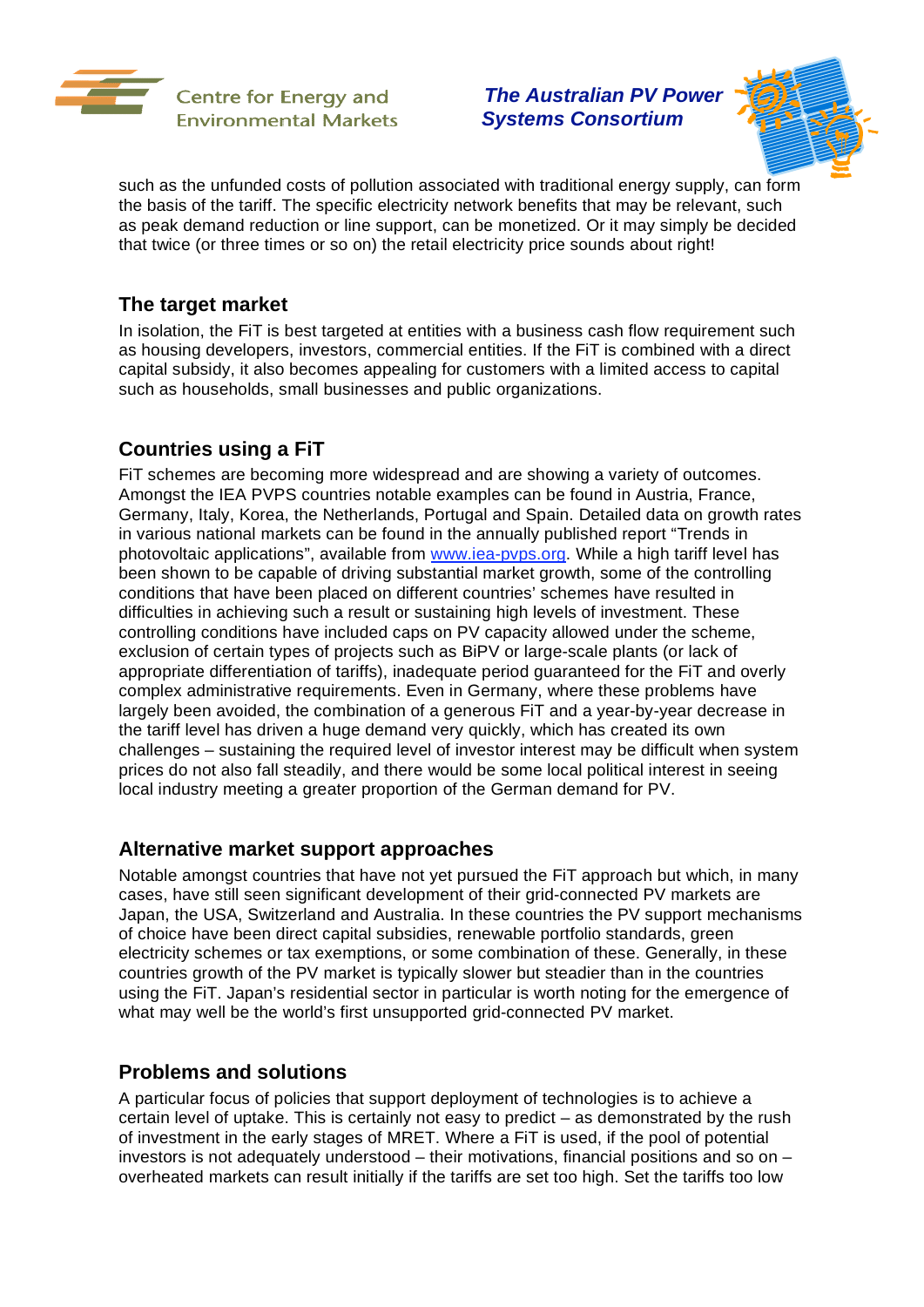



and the investments could be negligible, consequently wasting the time and effort that has been invested in development of the scheme.

The most obvious solution is to set the initial tariff at the 'right' level – but this is easier said than done if the FiT is being used as a broad support mechanism. An advantage of a FiT over a scheme such as MRET is that it can be adjusted each year in response to changing circumstances and to help target a certain level of deployment. Within each year it is possible to use a system of price 'tiers' that reduce as certain levels of deployment are reached. This can also apply to individual systems using a tariff that decreases at higher levels of generation. This avoids the need for setting a potentially problematic cap on the size of the scheme, a source of considerable angst in some international cases.

It is also possible to clearly target the approach on specific, limited market segments, which can then be expanded over time.

### **Policy considerations**

As with any proposed tool of public policy, a mechanism should be evaluated broadly against a number of criteria. In the case of a proposed FiT, the outcomes that have been achieved elsewhere are becoming easier to document. But are the local barriers to be addressed the same as those tackled elsewhere? Is the local electricity industry structure compatible with the approach? Will the scheme be flexible enough to survive political change? Can the scheme alone transform the market? How costly is the administrative burden compared to that of other approaches? Is the free-rider effect minimized? And what are the overall socio-economic-environmental impacts of the measure?

In summary, the simple answer to a complex problem can often raise many more questions – but they are always worth tackling in the long run.

The following box summarises the key design principles we consider necessary for a successful FiT for PV. These principles are derived from the international experiences cited above, and on experiences in Australia with renewable energy support mechanisms. With these principles in mind, we then discuss three issues raised in the Discussion Paper: the value of PV, whether the FiT should be on total PV generation or net export, and different Scheme proposals.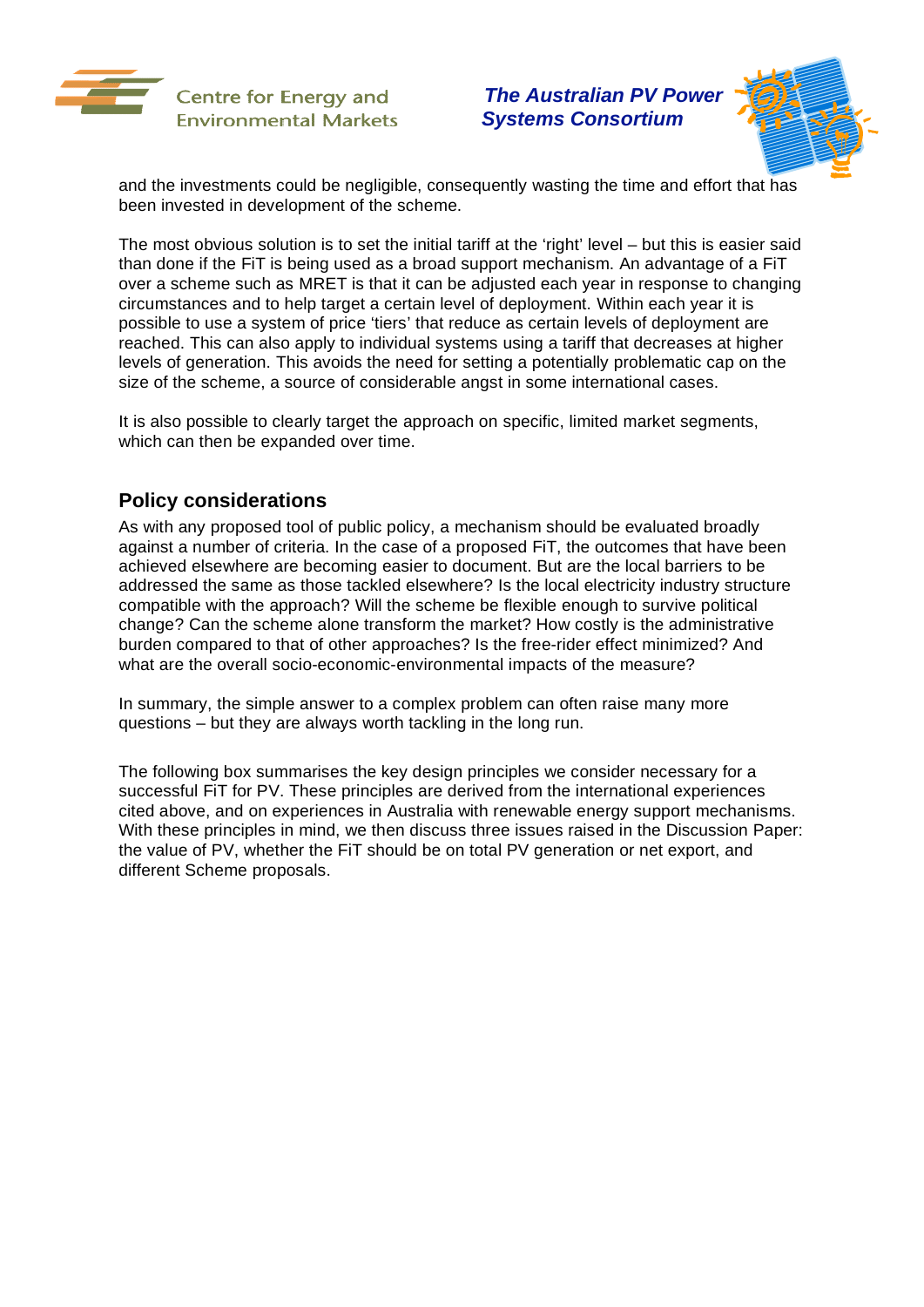

 *The Australian PV Power* 



### *Key Design Principles of a Photovoltaic Feed-in-Tariff*

#### **Timeframe:**

In order to create market certainty, attract investment and deliver meaningful economic and environmental dividends:

- A FiT should guarantee payment to the system owner for a minimum of 15 years.
- The programme should run for minimum of 15 years, meaning the FiT is paid out over 30 years (systems installed in year 15 will still earn a FiT for the following 15 years).

#### **Reducing tariffs:**

The FiT should be fixed only for the systems installed in any one year and can be changed for the systems installed in successive years. A predetermined system of reducing FiT price "tiers" over the scheme timeframe can provide predictability for investors and a known expense for government. The FiT for installations in successive years could decrease by say 5% to capture and encourage cost reduction potential as the industry moves down the cost learning curve.

#### **Payment on generation:**

The FiT should be paid on all electricity generated by the system and should be independent of the standard electricity tariff. This simplifies calculation of future revenue streams and so provides investment certainty.

#### **Source of subsidy money:**

The revenue to pay for the FiT should be raised through an across-the-board levy on network providers so as to remove any issues of competition at the retail level. Retailers would subtract all or a proportion of the cost of exported generation from the customer's bill and the network provider would make up the difference.

#### **New installations only:**

To maximise new deployment, and to facilitate the introduction of standard metering arrangements, the FiT should be provided to new and extended installations only, where the latter receive the FiT only for the extension. An interval meter with at least 2 channels should be used so as to enable metering of total generation.

#### **Guaranteed connection and purchase:**

Electricity retailers and network providers should guarantee that solar PV systems which comply with technical connection requirements imposed by Australian Standards and State or Territory regulators will be connected and all their generation purchased.

#### **Grid-connection agreements:**

The application and approval processes for connection of PV systems to the grid should be streamlined. Ideally the FiT arrangements should be incorporated directly into this process.

#### **Monitoring:**

Some form of monitoring/assessment program should be incorporated into any FiT program to:

- assess PV's contribution to total generation and during times of peak demand,
- collect demographic energy information, and
- assess take-up rates, drivers, significant price points, customer preferences and any issues arising.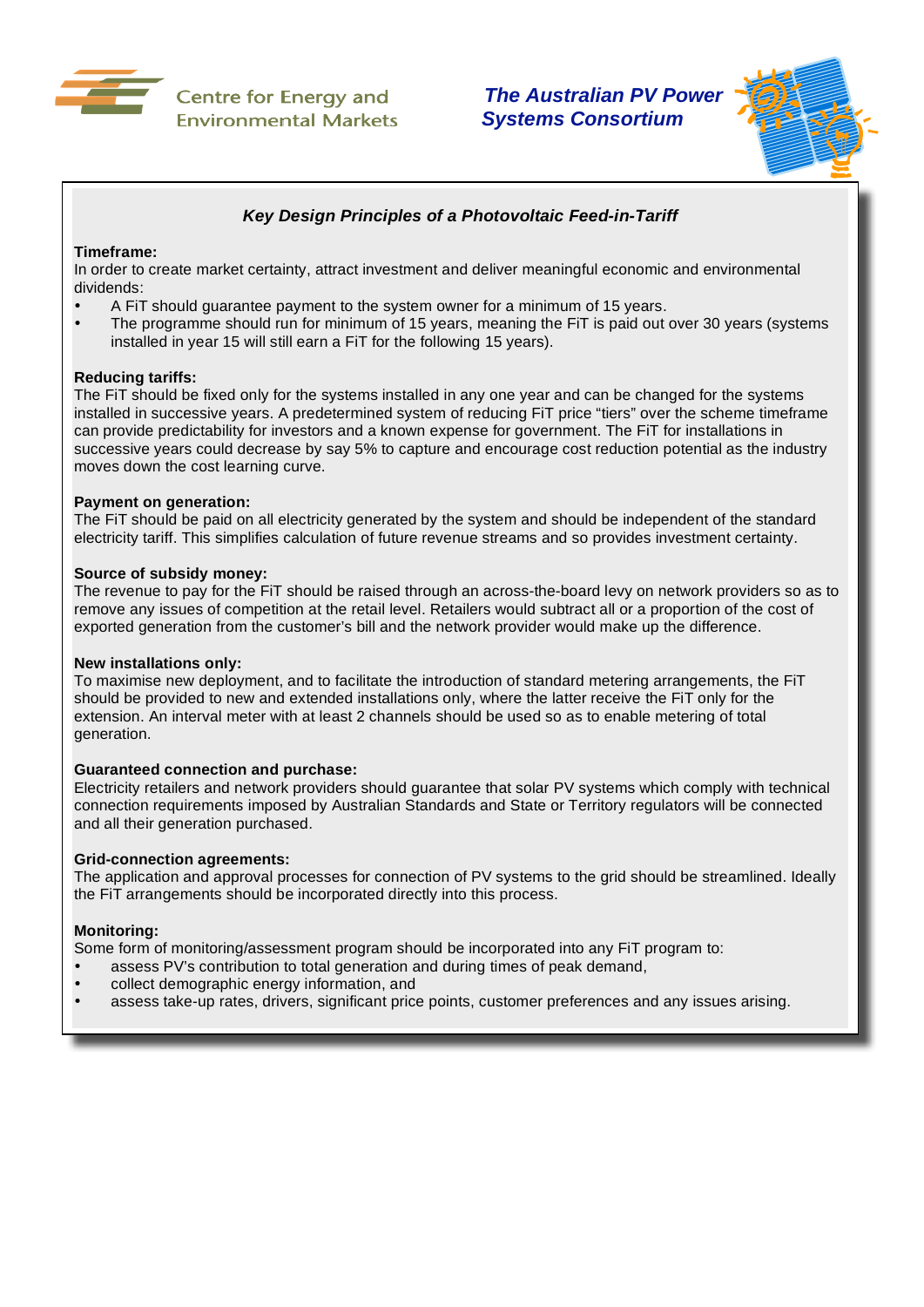



# **Discussion Points**

Key aspects of the SA FiT proposal are discussed below, with reference to the principles outlined above and, where appropriate, using real PV data. It is noted that several of the proposed features of the SA FiT are inconsistent with the principles we have established, while others have not yet been sufficiently defined.

Notwithstanding the general principles of a good FiT, government support programmes are typically established to meet a specific set of aims. For renewable energy these might include development of a local industry with associated local employment, reduced greenhouse gas emissions, providing power in locations where other sources are difficult to deploy, assistance to disadvantaged communities, amelioration of network constraints or taking advantage of a good local resource base.

The SA Discussion Paper cites a number of reasons for the Government to introduce a Feed in Tariff in SA:

- Build on current grid market leadership.
- Contribute to the State's climate change strategy of 60% emissions reductions by 2050 and 20% renewables by 2014.
- Fill the gap in funding potentially created by the decline in REC value and the end of PVRP.
- Support home owners to take control of their energy needs and provide them with investment certainty.
- Support the local PV industry.
- Enhance security and diversity of the SA energy supply.

Hence SA expects an enhanced PV market to contribute very broadly, across a range of policy objectives. Some of these will be addressed in the discussion below.

### *Network Value of PV*

One of the key issues raised in the Discussion Paper is the value which PV contributes to the electricity network and to system owners. In addressing this issue, we refer to analyses performed by CEEM using half hourly residential load and PV output data over the period July 2004 to June 2005 from 30 passive solar houses in Newington Village. These houses are fitted with 1 kWp PV systems, represent a broad range of load patterns and household composition and could be considered to represent a typical residential customer base. We would consider the current South Australian data set reported in the Discussion Paper to potentially be biased by larger than average PV systems and lower than average daytime household occupation. Proposed installations under the Adelaide Solar Cities programme target a wide demographic and will use standard 1 kWp systems.

In the Newington Solar Village, as in South Australia, we found little correlation between high NEM spot prices and high demand, nor between high NEM spot prices and PV output. Thus, in terms of generation, PV output can be valued at the average NEM spot price. PV output on the distribution network avoids both DUOS and TUOS charges, not just transmission charges as stated in the Discussion Paper. Thus, according to the values in the Discussion Paper's Appendix A, PV avoids approximately 86% of the retail cost (50% network charges and 36% generation costs).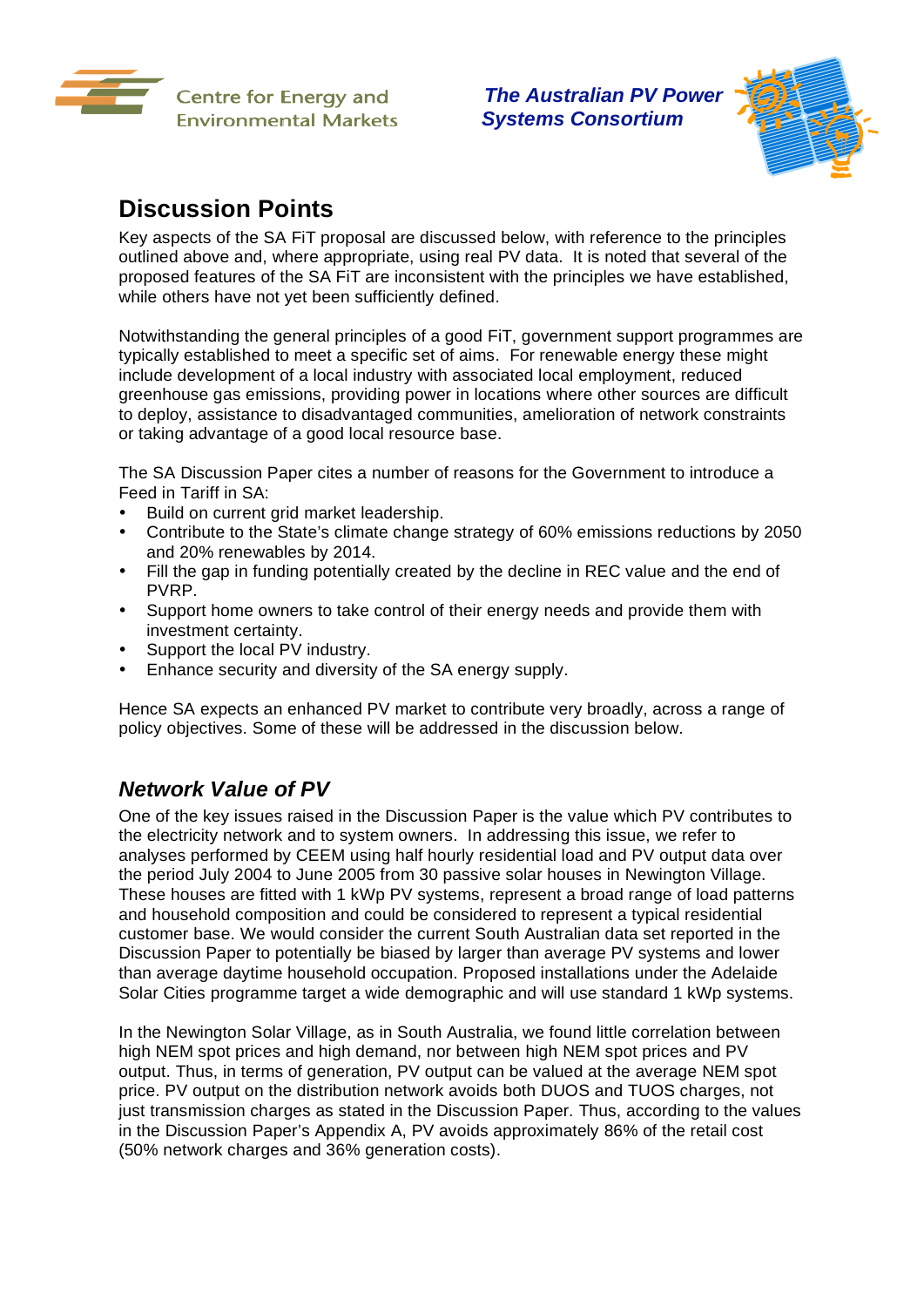



## *Eligible Customers*

PV's contribution to delaying augmentation of transmission/distribution infrastructure is proportional to the total installed. It is also dependent on the nature of the load profile. PV is better suited to offsetting commercial or similar load profiles that peak in the middle of the day. Thus, to maximise the network values of PV, it may be better to target specific areas of the network where commercial or other daytime loads dominate. FiTs are an ideal mechanism for a targeted rollout, as higher buy back rates can be used to encourage PV uptake by particular customer groups or in areas likely to be in need of grid augmentation within say 5 years.

Consideration should therefore be given to the offer of an appropriate PV FiT to commercial / agricultural electricity customers. These customers are more likely to install larger PV systems, which would thus contribute more towards reducing network peaks and to establishing a PV industry hub in SA. One of the key features of the success of the FiT in countries like Germany has been the ability to leverage large private sector finance through the commercial sector, with economies of scale also leading to PV price reductions. For instance, important agricultural sectors, such as the grape and wine industry in SA which is concerned about the impacts of climate change and has done a lot of work on its energy use, may find PV tariff incentives attractive. They have the roof space for larger systems and are already used to making longer term financial planning decisions.

The Western Australian government is currently funding a project that aims to analyse empirically the benefits of PV on particular substations and feeders, then develop policy accordingly. If network support is an important aim of the FiT, the South Australian FiT policy development process would be well served by equivalent analysis. Such analysis could be performed even after the FiT has been introduced – as long as the latter retains sufficient flexibility and so can be fine-tuned in light of study findings.

## *Tariff on total generation or net export*

In our discussion below, net export is taken to mean net over a half hour period, not net over a billing period. It is not entirely clear which of these definitions the Discussion Paper uses. It should be noted that very few customers would benefit if it were the latter, providing no incentive other than for very large systems or very low loads.

There are both benefits and problems associated with a FiT based on net export, as proposed by SA. In the Discussion Paper, a SA FiT based on net export is considered to have the following advantages:

- technically simpler and easier to implement
- less expensive connection costs,
- faster to implement
- encourages the installation of larger systems
- encourages demand reduction by system owners during times of PV output.

However, if the FiT applies only to net export, the cost to the government, the financial benefit to system owners, and hence the amount of PV uptake are strongly influenced by both system size and the owner's load profile, making these estimations very difficult. It also discourages people who have high daytime loads from installing PV, making the use of PV to reduce the need for peak load infrastructure reliant on having low load sites on the same feeder/substation. It also disadvantages people on lower incomes because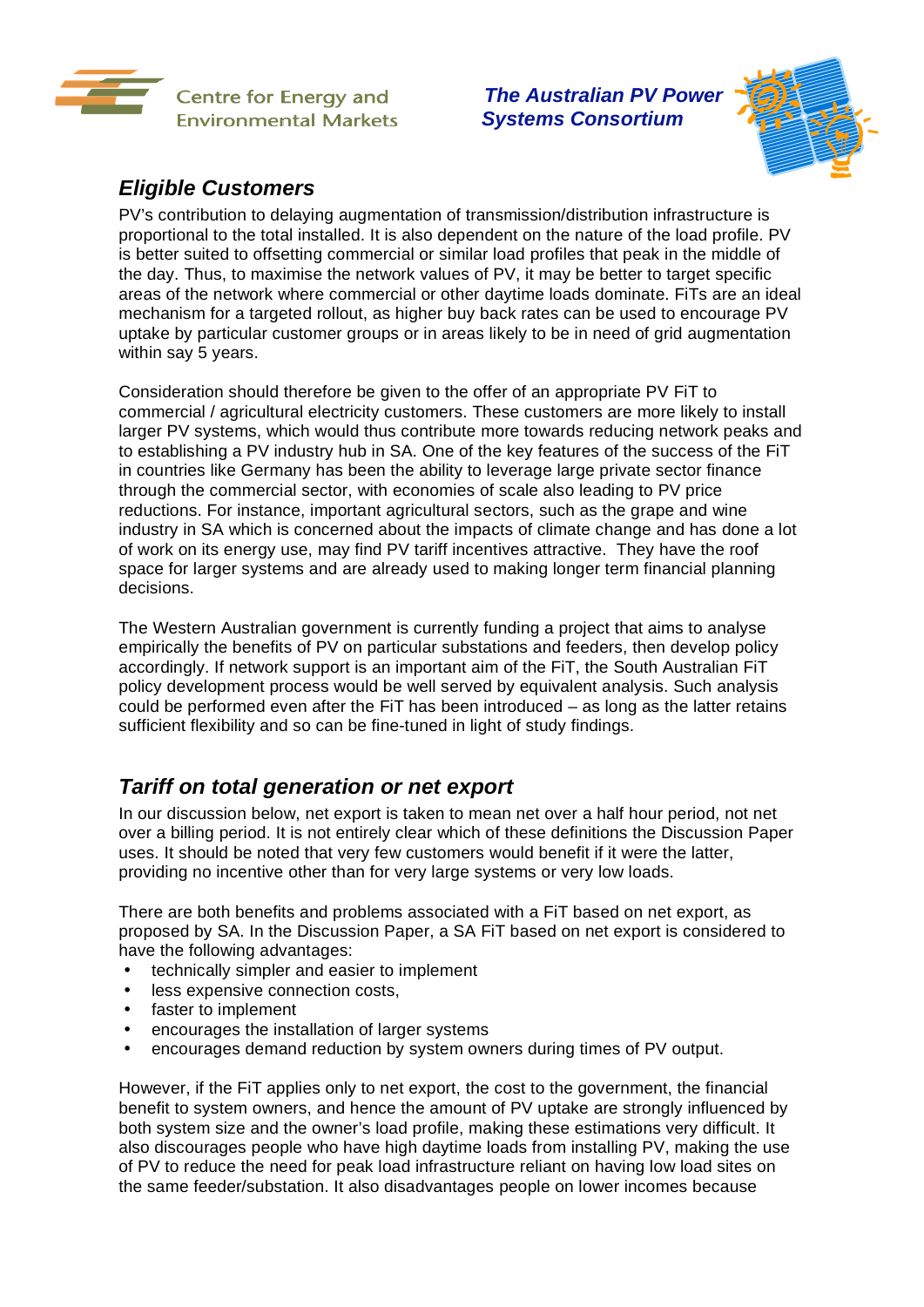

 *The Australian PV Power Systems Consortium*



people who can afford larger systems benefit disproportionately – see Figures 1 & 2 below.

Although international experiences indicate that PV ownership can increase energy awareness and reduce demand, the Newington study indicated that residential midday loads are essentially baseload (such as refrigerators, security systems and appliance standby electricity use) and provide little opportunity for reduction.

If a net export FiT is chosen, very careful analysis of expected system sizes, loads and resultant export is required. The Discussion Paper cites a paper by Watt et al which indicates that 25% of total system output is returned to the grid<sup>2</sup>. The Discussion Paper also cites industry data indicating that about 50% of total generation in SA is exported, and subsequent calculations are based on the 50% export figure. For the Newington case study, just over 4% of the PV output was exported.

Using the Newington half-hourly data, it is possible to change the effective system size and residential load and calculate net export for each half hour period. The Sydney insolation profile is not dissimilar to that of Adelaide, and given that the Newington houses were passive solar designed, they should, if anything, have a lower daytime load than the average Adelaide house, thus increasing the net PV export.

Increasing the system size to 1.6kW (the current SA average) and reducing the annual load to 5000kWh/yr,<sup>3</sup> results in total generation of approximately 1,850 kWh and net export of 504 kWh (27%). Table 1 shows the financial outcome for the current arrangement in SA (net metering), payment on total generation and payment on net export assuming a 22c/kWh retail price and a 44c/kWh FiT, as proposed in the SA Discussion Paper.

|                       | <b>Net Metering</b> | Total             | <b>Net Export</b> |
|-----------------------|---------------------|-------------------|-------------------|
|                       |                     | <b>Generation</b> |                   |
| 22c/kWh               | \$405.51            |                   | \$294.60          |
| 44c/kWh               |                     | \$811.12          | \$221.81          |
| Total                 |                     |                   | \$516.41          |
| Difference to current |                     | \$405.61          | \$110.90          |

**Table 1: Financial returns: net metering, total generation & net export** 

Thus the Newington houses, with increased system size and decreased load, would earn an additional \$110 per year on a net export FiT basis. If installed in the first year of the current 5 year proposal in the Discussion Paper, such systems would earn a total of about \$550, about 14% of the current PVRP. A FiT based on total generation would provide an additional \$2,025 over the life of a 5 year scheme, about 50% of PVRP. Systems installed in subsequent years would earn less, if our understanding of the 5 year scheme limit is correct.

Figure 1 shows how the percentage export is affected by both the system size and the household load (using the Newington house data). Even on low daily loads, 50% export is only achieved with comparatively large systems. Figure 2 shows how the financial outcome for different sized systems is affected by net metering, payment on total generation or payment on net export (assuming a 5000kWh/yr load, a 22c/kWh retail price

1

<sup>&</sup>lt;sup>2</sup> Note that this number is from a paper by Pop, Watt, Rivier and Birch, presented at Solar 2005, Dunedin.  $\frac{3}{2}$  The Newington authors were 4 kW and the average applied was about 5.350 kWh.

 $3$  The Newington systems were 1 kW and the average annual load was about 5,850 kWh.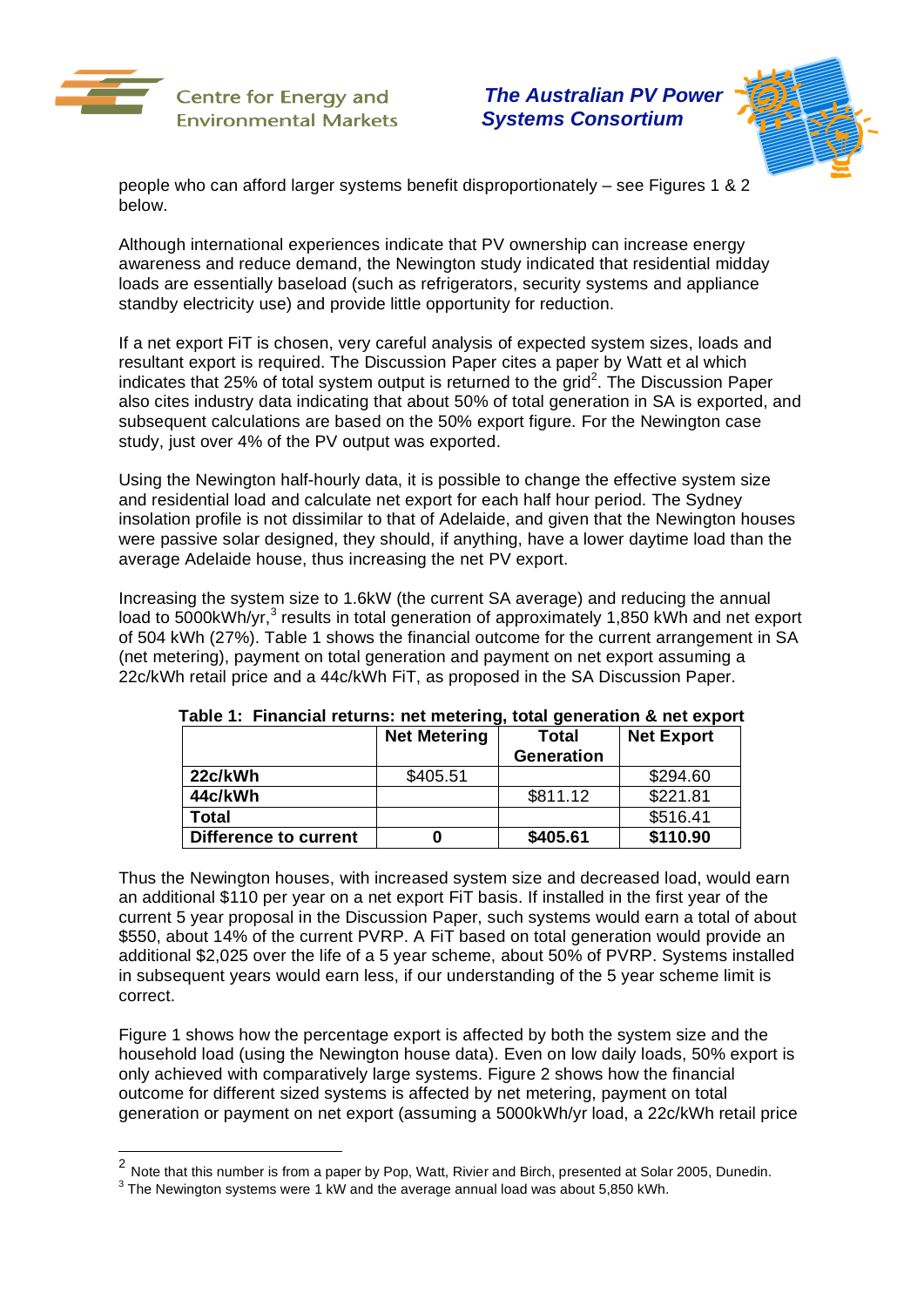



and a 44c/kWh FiT). It can be seen that for a 1kW system the proposed FiT is little better than the current net metering arrangement. As expected, payment on gross generation doubles the financial return.

These issues are especially important as Adelaide sets up its Solar City program. Not only will the demographic of household types be wider than current uptake (this is the aim of the program), but houses in the Solar City will be offered only 1 kW standard PV systems and so most will not earn anything extra from the proposed net export FiT.



**Figure 1 Percentage export vs system size and load** 



**Figure 2 Financial outcome vs system size for different types of FiTs**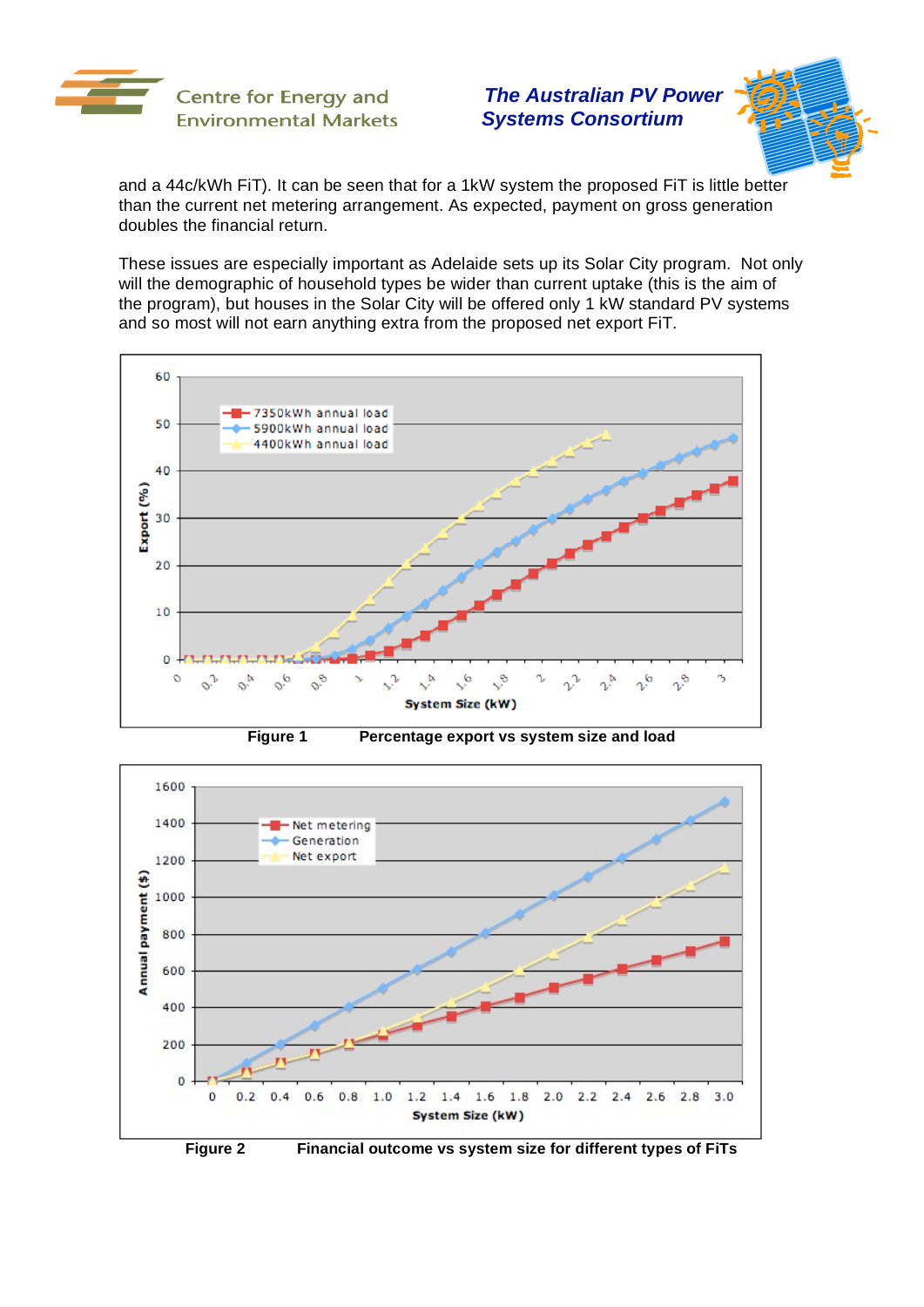



## *Managing the Scheme*

One of the main criticisms of Government support schemes is the problem created in industry by their 'stop-start' nature. This needs to be handled carefully if long term industry development is desired. Short term support programs destabilise and distort the market, creating problems for the industry at the start and at the end of the program. They impact on availability of trained personnel and product costs, as well as on timely installations and quality. Little impact could be expected on system price or on innovation, because of the rush to install.

## **Flexible reducing tariffs**

Ideally, to ensure government control over both the cost of the scheme and the amount of deployment, the FiT should be fixed only for the systems installed in any one year and can be changed for the systems installed in successive years – preferably with a predetermined declining tariff, but otherwise with, say, a year's notice of any change. This means the program would not need to be capped, but instead can respond to changes in the market.

All other things being equal, the FiT rate for installations in successive years should decrease by say 5% per annum to capture and encourage cost reduction potential as the industry moves down the cost learning curve. For example, systems installed in year 1 could receive 44c/kWh for the next 15 years (5 years in the current SA proposal) and systems installed in year two could receive 41.8c/kWh and so on. This provides certainty in the industry as well as a better managed scheme end. It is important that the rate does not drop too rapidly, otherwise market growth would be curtailed.

### **Program Caps**

Care must be taken with the introduction of any system cap as a low cap can result in a rush to install, with the program cap reached within a few months, as has occurred in several other countries. If a cap is absolutely necessary, a system of "tiers" based on installed capacity could provide predictability for investors and a known expense for government. For example, the first 10 MW installed would earn \$0.44/kWh, the next 10 MW \$0.40/kWh etc. A similar tiered system could also be applied to individual systems, if the cost of the scheme needs to be capped – where annual export above a certain amount earns a lower tariff. As previously discussed, this would only need to be considered if a total generation scheme is introduced, or for very large systems installed under a net export scheme.

### *Timeframe*

A 5 year FIT mechanism is too short a timeframe to provide the certainty that both industry and the market needs to confidently invest.

It is not clear from the Discussion Paper whether the proposal is based on a rolling 5 year scheme (consistent with other FiTs) or if it is only a 5 year scheme in total.

If it is the later, then it will create distortions and significantly reduce the incentive to invest in a solar PV system in the later years of the scheme (Years 3-5). A Year 5 investor would only receive FIT on net exported amounts for one year. A 5 year scheme would not provide any additional certainty on system payback for early entrants either, as the design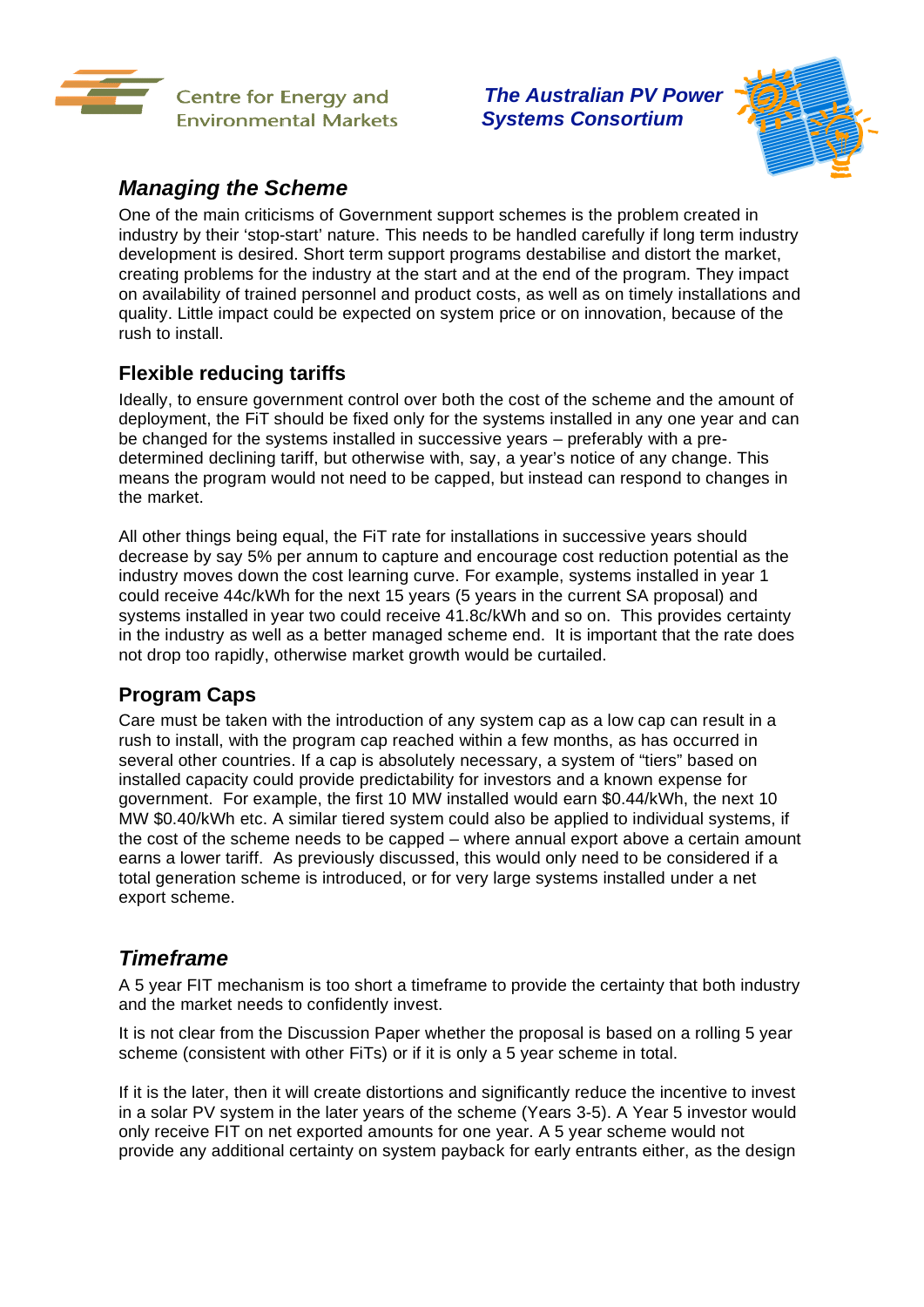



proposed is on net generation. A 15 year period would provide an increased degree of comfort but only at the margin if a net generation proposal is adopted.

It is recommended that new PV system owners be offered a FiT for 15 years. If the scheme itself only operates for 5 years, this would mean FiTs would be available for a total period of 20 years. However, installation rates would only remain high for the initial 5 year period – too short a time frame for significant industry investment or development. With a 5% per annum declining tariff, as previously proposed, a scheme timeframe of 10 years would allow for a better managed phase-out.

### *Metering Issues*

The paper appears to assume that all existing PV systems in SA have the same type of net import/export metering. In other States, metering types vary and digital meters have often been installed. One of the key arguments used against the introduction of a FiT on total generation in SA is that new metering would be required for existing systems. There are a number of aspects to consider:

- If the aims of the program are as stated above, there is no justification to apply a FiT to existing PV systems. Hence the meter replacement argument would be invalid.
- For new PV system installers, the Discussion Paper assumes that a new  $2^{nd}$  meter will be required in any case, because current accumulation meters are not adequate to record exports. Under this situation, the additional cost of installing a 2 channel digital (or 'smart') meter which can record import and export separately will be marginal.
- COAG has already agreed to the roll-out of smart meters, even though SA considers the benefits do not currently outweigh the costs (despite the Discussion Paper noting that SA has one of the world's most peaky load patterns). In the longer term, digital meters will therefore be required anyway and, if PV system owners already have appropriate meters, no replacements will be necessary, costs will be saved, time of day price signals will be able to be introduced more rapidly and PV system owners will be able to benefit immediately.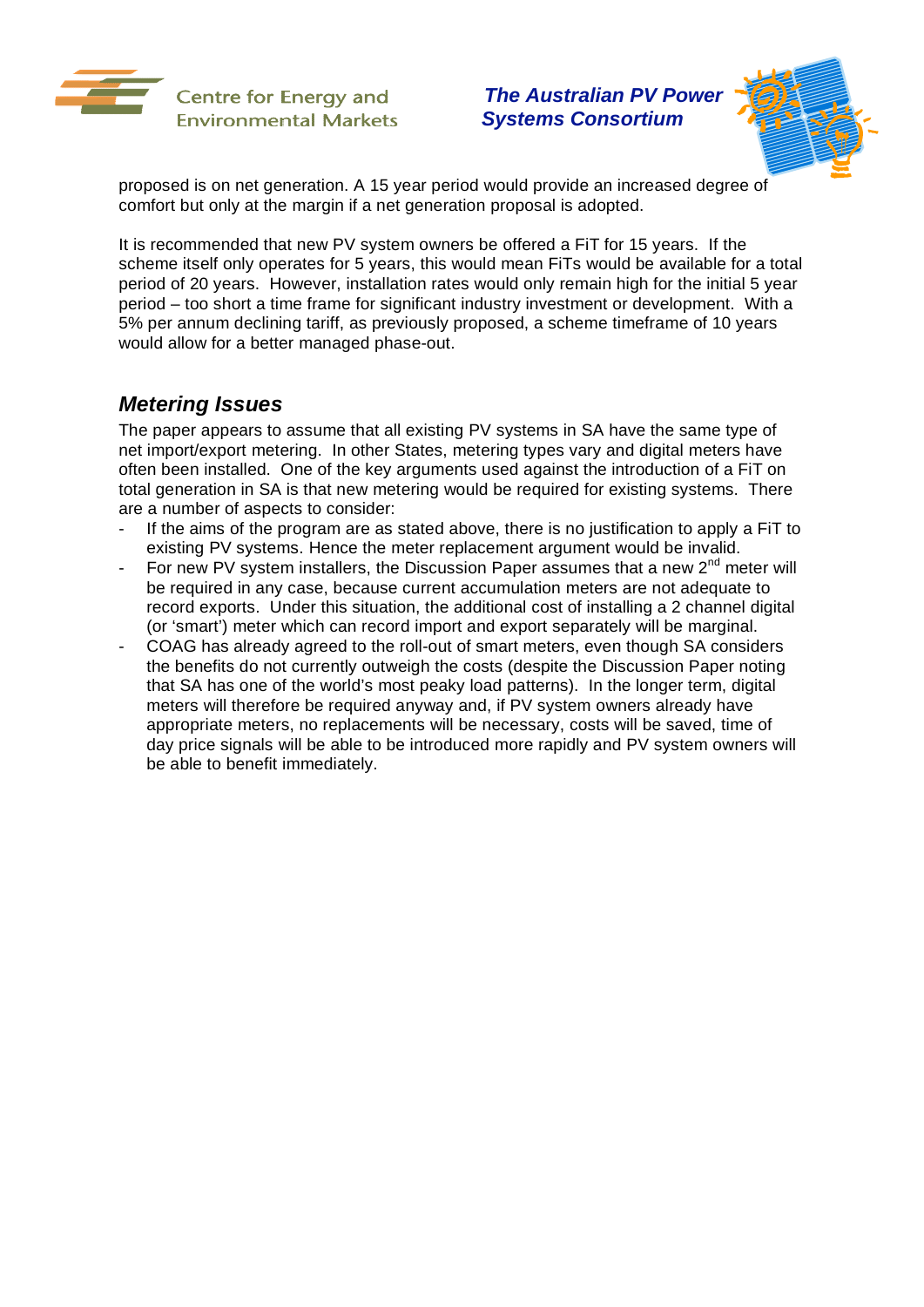



# **Scheme implementation proposals**

The Discussion Paper canvasses different proposals for implementing a FiT in SA. The following discusses these options, assuming the FiT is applied to net export only, as currently proposed.

The retailer-based proposal is the least desirable of those proposed. It discourages retailers to take up the scheme because their contestable customers bear the costs, seems to ignore the benefits to network providers, requires calculation of the reduced wholesale costs and line losses, and the various proposed 'equalising measures' would increase administration costs.

Although the distributor-based proposal ignores PV's benefits to retailers, as discussed above, these are likely to be minimal anyway. However, reduction of the Distribution Loss Factor (DLF) for retailers effectively means the retailer is getting the electricity for free.

The following variation on the combined Retailer/Distributor proposal is, in our opinion, the best option. The Distributor could recover the cost of the scheme from consumers through modified regulated distribution tariffs. Initially this could occur through a 'Regulated Pass Through' then through the 2010 Electricity Distribution Price Review. As for the retailerbased scheme, retailers would be required to net meter all electricity including net export as part of their licence conditions. Using the import/export meter arrangement described in the Discussion Paper, this would be achieved by the retailer subtracting the net export meter reading from the import meter, and so in effect paying net metering for all generation. The Distributor would then pay the additional 22c FiT only on the export meter reading, bringing the total payment to 44c for net export. There should be little administrative burden once this is automated. There is no need to reduce the retailers' DLFs because they are getting the net exported electricity. Alternatively the retailer could pay 86% of the retail price on net exports (as per p41 of the Discussion Paper to cover wholesale and network costs) and the DNSP could make up the difference to 44c.

If the FiT is applied to all generation, then cost recovery by the Distributor would be the same. Similarly, the retailer would then subtract the generation meter reading from the import meter, and so in effect pay net metering for all generation.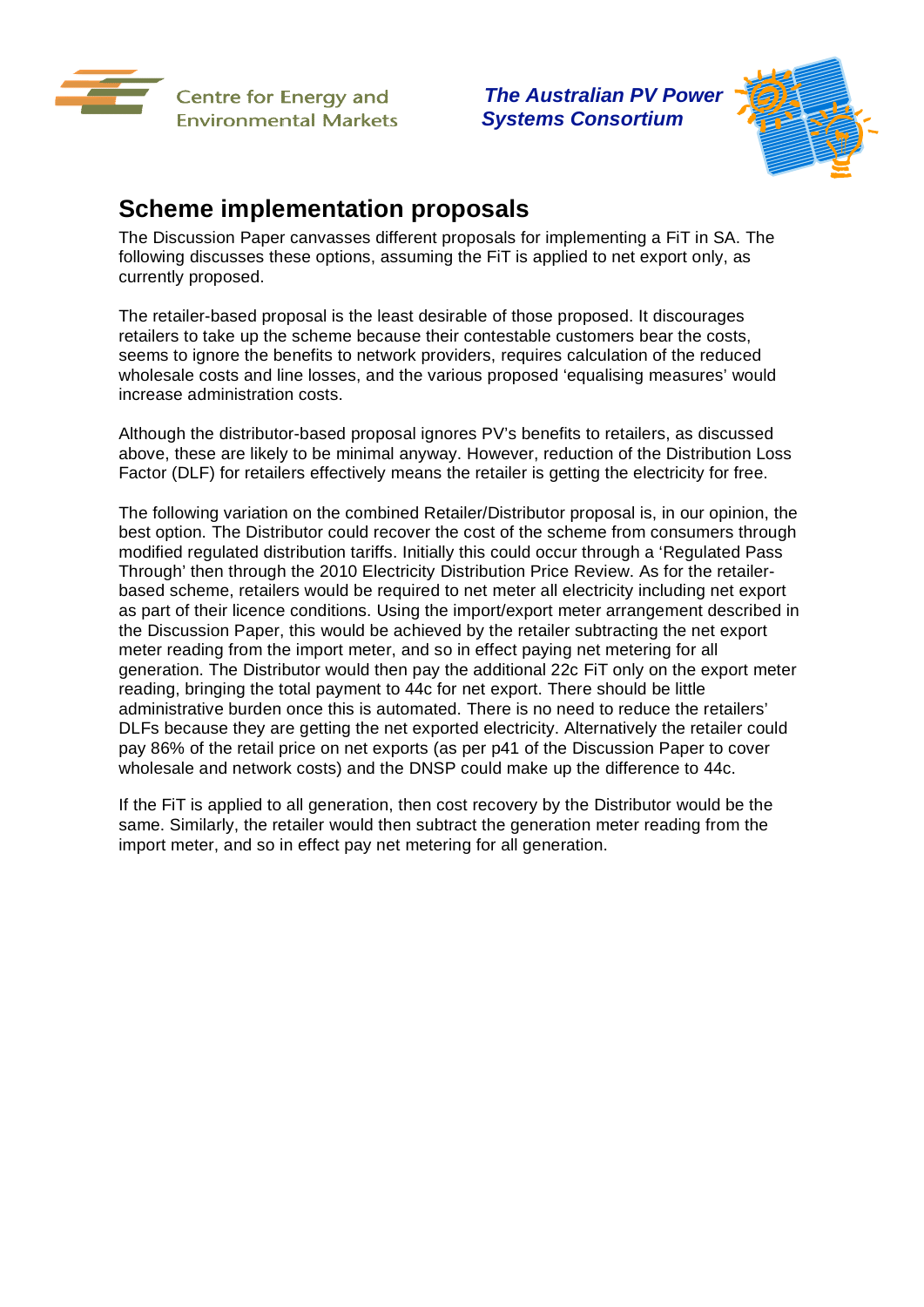



# **Additional Comments on Some Questions Posed**

## *Question 3*

- Agree that there is little value in offsetting expensive generation
- Avoids transmissions and distribution costs
- In terms of delaying augmentation of transmission/distribution infrastructure, PV's contribution is proportional to total installation and also dependent on load, so it is better to target specific areas of the network.

### *Question 4*

It is certainly possible to estimate it, although this would need the approach taken by SEDO WA, or similar. However, in general, PV certainly creates a net economic benefit. To adequately compare solar electricity with other generation technologies, several additional value components have to be taken into account. Solar PV eliminates the complex supply chain and geographic distance between electricity generation and consumption. It spreads economic benefits such as technology investment, jobs and environmental effects into communities. These and other additional values as shown in the graphs below can be captured in a Feed-in tariff.



A well designed FiT in South Australia could deliver clean peak generation capacity, economic expansion, job creation in high-tech industry, low-cost energy diversification, and the potential to access the rapidly expanding \$14 billion solar PV export market.